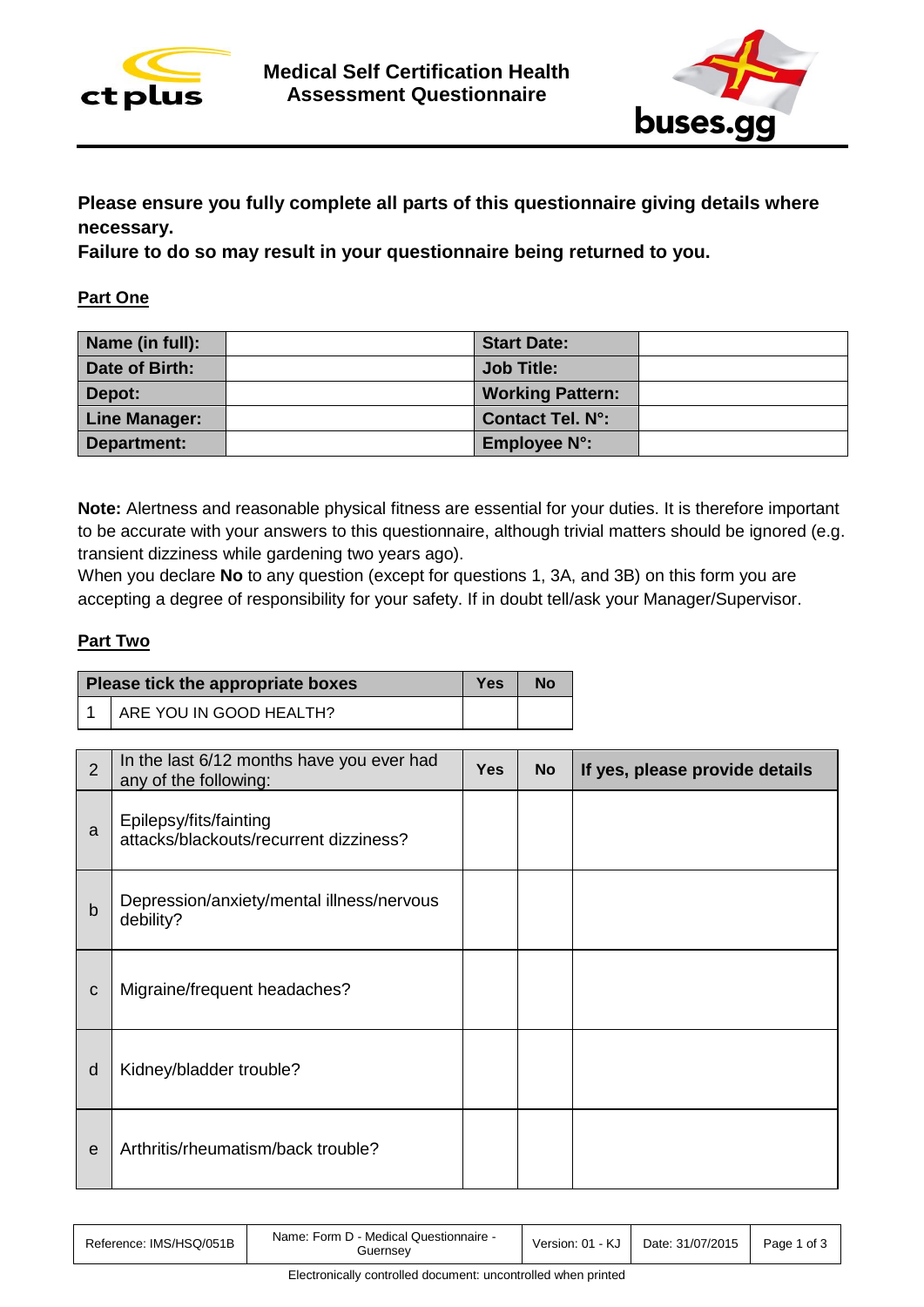



| f              | Hearing/Ear trouble?                                                                                            |  |  |
|----------------|-----------------------------------------------------------------------------------------------------------------|--|--|
| g              | Eyesight/Eye trouble?                                                                                           |  |  |
| h              | Dysentery/hepatitis/typhoid/paratyphoid?                                                                        |  |  |
| 3a             | Do you currently work nights?                                                                                   |  |  |
| 3 <sub>b</sub> | Do you currently work a rotating shift<br>system which includes nights?                                         |  |  |
| $\overline{4}$ | Do you suffer from diabetes?<br>If yes, do you require insulin injections?                                      |  |  |
| 5              | Do you suffer from heart or circulatory<br>problems?<br>If yes, does this affect your physical<br>stamina?      |  |  |
| 6              | Do you suffer from stomach or bowel<br>disorders?<br>E.g. peptic ulcer, ulcerative colitis, crohn's<br>disease? |  |  |
| $\overline{7}$ | Do you suffer from a medical condition<br>where regular timing of meals is important?                           |  |  |
| 8              | Do you have a chronic chest disorder, the<br>symptoms of which are more troublesome<br>at night?                |  |  |
| 9              | Do you suffer from any sleeping disorder or<br>have a medical condition affecting your<br>sleep?                |  |  |
| 10             | Are you currently on prescribed medication<br>which requires to be taken on a strict<br>timetable?              |  |  |
| 11             | Are you aware of any other health problems<br>that may affect your fitness to undertake<br>night duties?        |  |  |